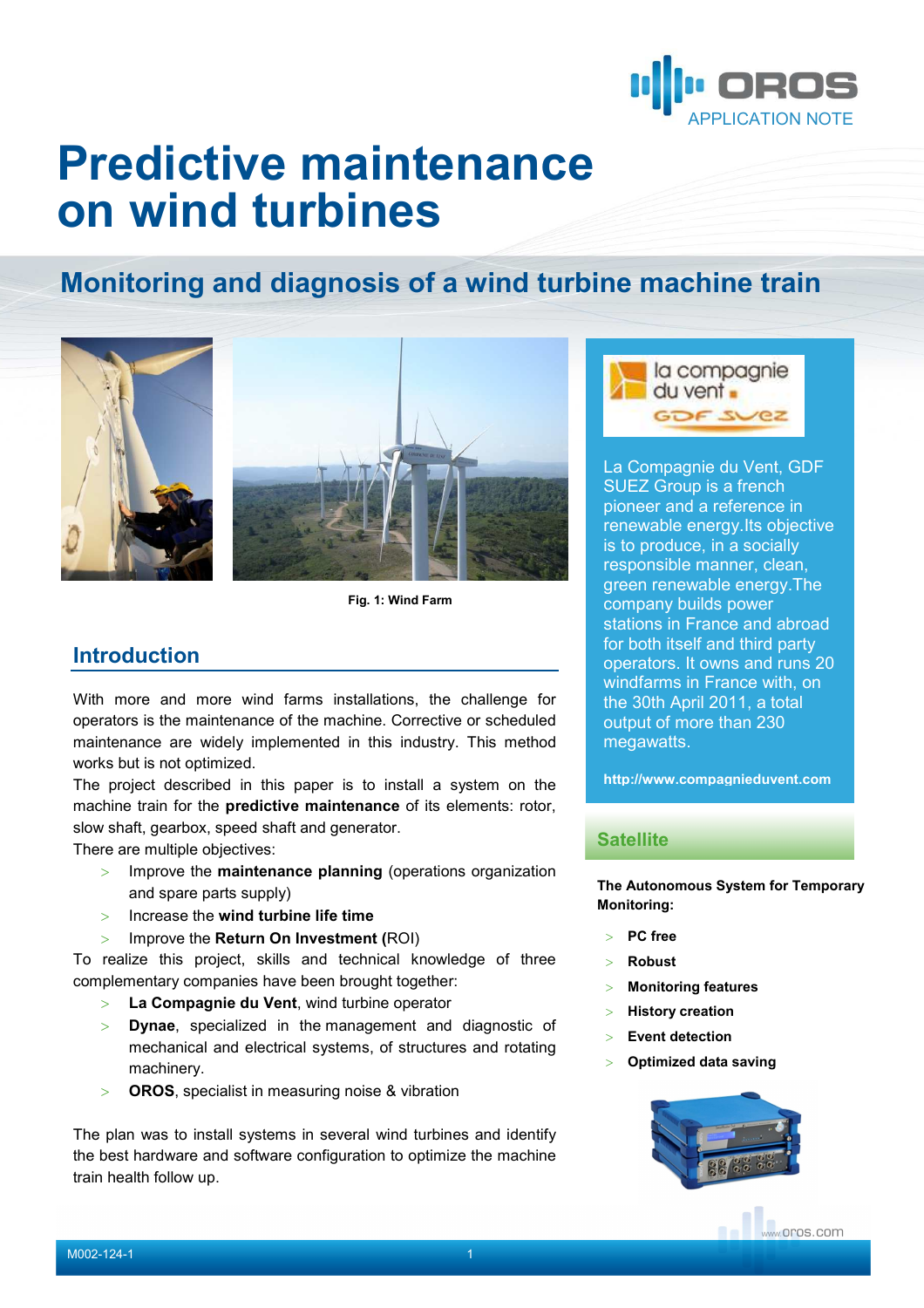# **Environment**

Wind farms are unique sites. The environment has to be understood to choose the best instrumentation solution.

The challenge is to implement a system:

- $>$  In an isolated area
- $>$  In a nacelle, that are small places submitted to a high vibration level
- > On a machine train with several critical components
- $>$  On an unstationnary machine, the wind turbine working depends on multiple external data like wind speed, pitch, …



**Fig. 2: Wind turbine drive train** 

From this observation the main specifications are determined. The system has to:

- > Be Portable
- > Be Tough
- > Be Autonomous
- > Support several types of physical quantities (acceleration, shaft rotating speed, wind speed, current, power)
- > be remotely accessible
- > Provide monitoring features like trend analysis
- > Offer comprehensive tools for analysis, spectral, order and even current analysis

From these requirements, the OROS systems seem appropriate to realize the objective of this project. They will be installed in several wind turbines on a wind farm in the south of France.

# **Installation and configuration**

A first measurement is done on a wind turbine to identify the main characteristics of this type of machine. With these first results, the hardware and software configurations will be optimized.

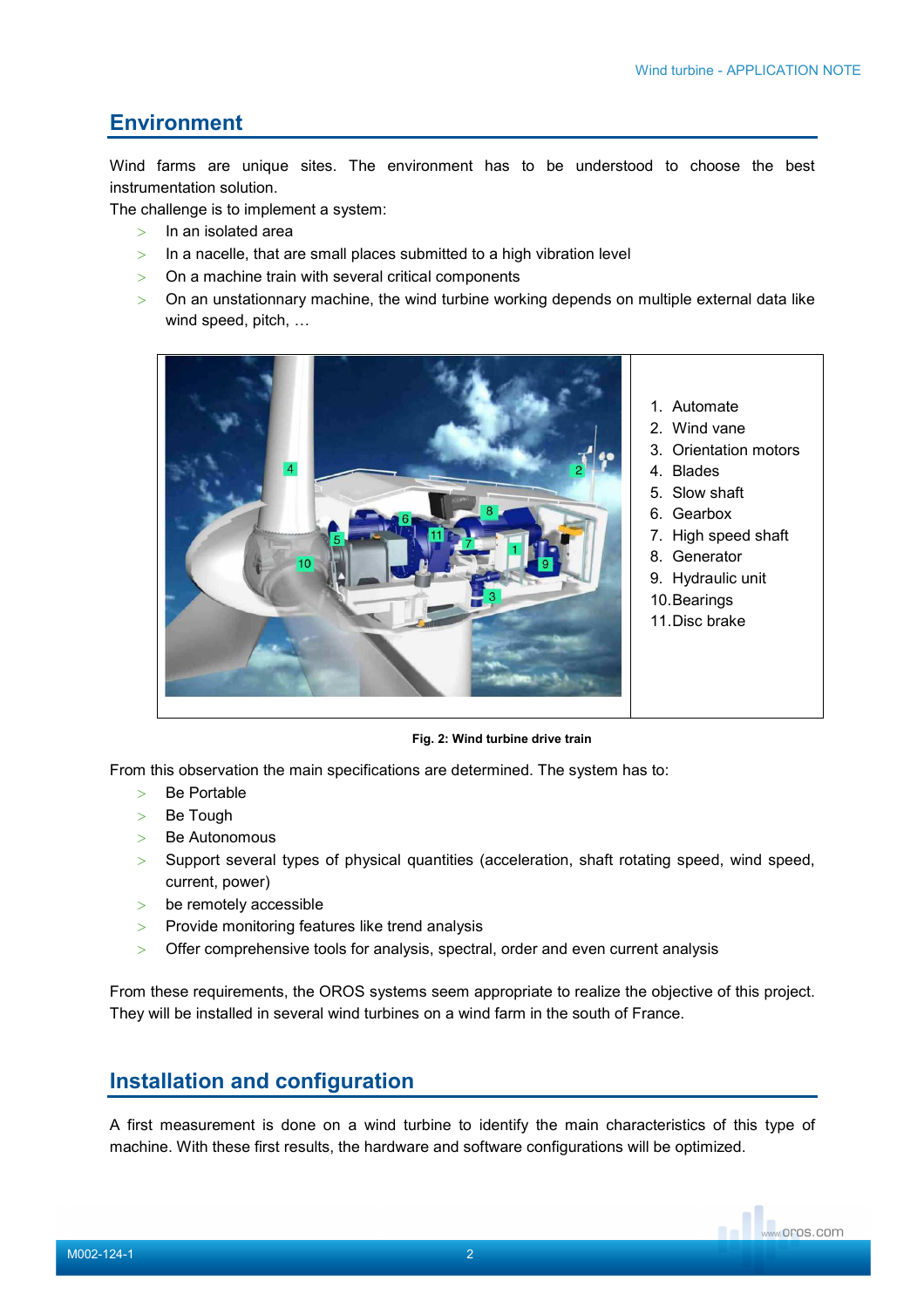### **Instrumentation**

The following information comes from the initial measurement:

- > The system will be installed in the nacelle to reduce the cables length. Indeed the majority of measurement locations are on the top of the wind turbine.
- > The measurement locations and type of transducers are identified. More than **9 gears and 20 bearings** have to be continuously monitored. The figure 3 shows the machine train with all the measurements points.



To obtain a comprehensive view of the machine train, we need to install:

- 14 accelerometers
- One current probe

And we will collect signals from:

- **The high speed shaft tachometer**
- **The slow shaft tachometer**
- The anemometer fixed on the roof of the nacelle
- > The system has to be autonomous and support power cuts. No one site support is possible even if the system is de-energized due to a power fluctuation, the system must automatically restart.
- $>$  Due to the nacelle configuration, the added instrumentation has to be as compact as possible and must not interfere with the regular work of the maintenance services.

With these specifications, we chose to install **a Satellite system with an OR36 and a SmartRouter in a DOCK PACK.** 

#### **The DOCK PACK** offers:

- $> 16$  dynamic inputs
- > 2 oversampling inputs for tachometers
- > 4 low sampling inputs for parametric information
- > 90 Gb Internal hard disk



**Fig. 4: Satellite system with 3G and WIFI modems in the DOCK PACK package**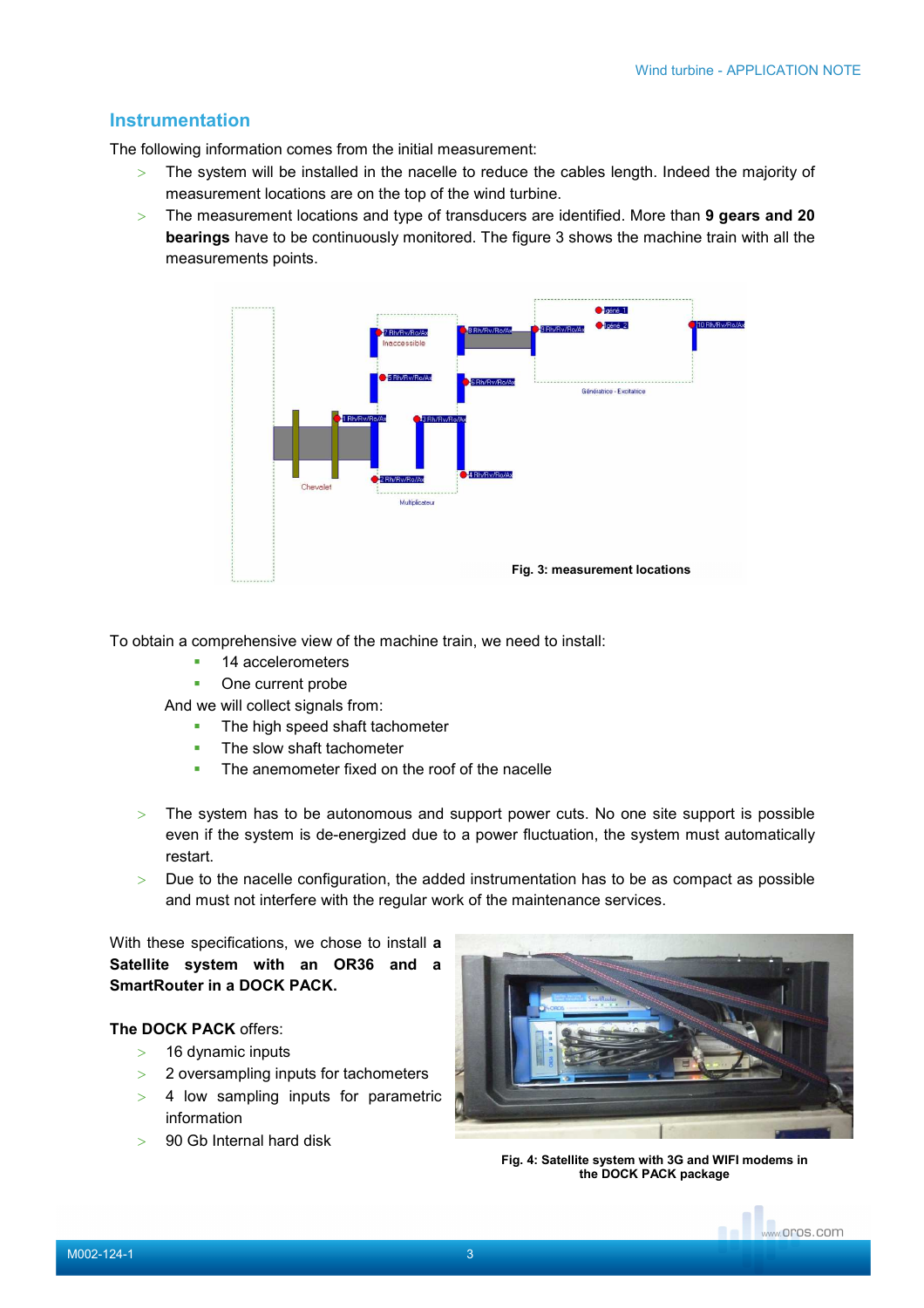## **Communication**

An important specification of this project is the communication. It is essential to be able to remotely access the system in order to display results, download data, and modify settings if necessary. The first option is to use an optical fiber, widely used on wind farms. Here, no fiber was available. Another solution is implemented using 3G between the office and the wind farm as well as WIFI between wind turbines inside the farm.



#### **Software configuration**

From the first results, we note also that the dynamic behavior of the machine is highly non-stationary. Based on these initial results, the first identified step of the measurement campaign is to install a smart acquisition software to record signals in stable conditions only. Moreover, the signals have to be recorded in the same environmental conditions to be able to compare the results and follow the evolution of defined indicators.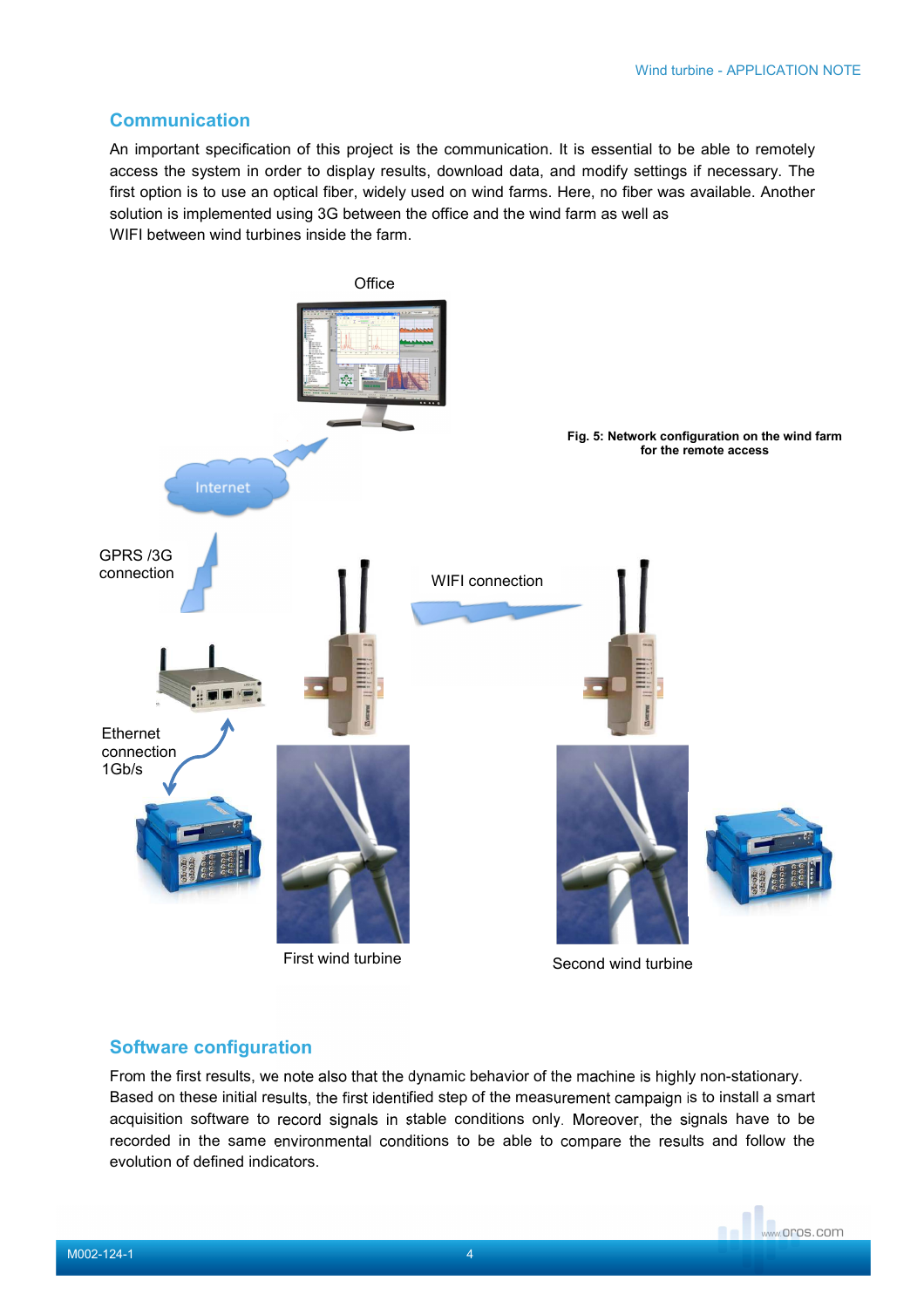Thanks to **NVGate and SysTeo** software **trend analyses** as well as **advanced analysis** at specific time are performed.

For trend analysis and the history, the following data are saved regularly:

- > Current RMS value
- > Wind speed value
- > Generator rotating speed
- > Spectrum and other spectral results of each dynamic input

Trigger conditions are defined on the generator rotating speed and the intensity value. When these values are reached, a time domain signal is recorded for 60s.

Then stability criteria are identified and checked on the time signal. If they're good, the signal is saved on the hard disk for complementary analysis. These analyses can be done directly on the system thanks to the remote access and if necessary the time signals and results can be downloaded through the internet connection via a FTP server.

# **Analysis**

Thanks to the instrumentation described above, pertinent data can be regularly analyzed to control the machine train elements health. Dynae, with its knowledge and experience propose a vibration diagnosis methodology dedicated to the wind turbine machine train. Because of the complexity of the wind turbine mechanical behavior, it's not possible to obtain accurate results with basic vibration analysis.

Before talking about diagnosis, we must come back to the specifics of wind energy systems. The Wind turbines generate electrical power which depends directly on the speed of the wind. The figure below shows the power curve of a wind turbine in kW as a function of the wind speed in m / s.



**Fig. 6: delivered power as a function of wind speed**

Depending on operating conditions, the mechanical forces should be even more important as the speed increases. Curiously, first measurements show that this assumption is not true. An illustration is given in Figure 7 where we can find the overall level in the frequency band [2-200Hz] in function of the rotation speed of the generator.

We can observe an increase in the vibration level between 900 and 1050 RPM and a decrease between 1050 and 1200 RPM. This trend shows a resonance at 1050 RPM.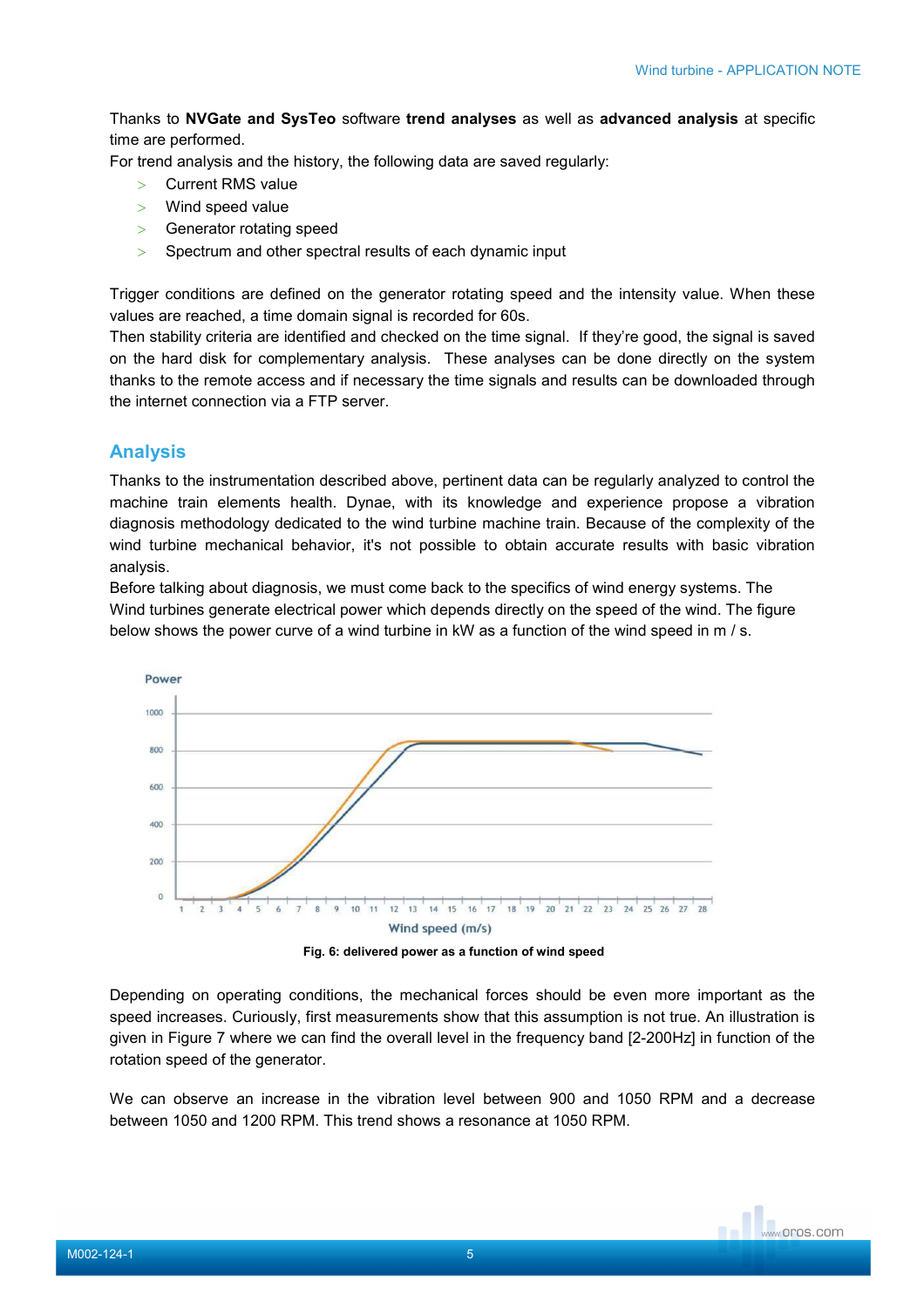

**Fig. 7: overall level as a function of generator rotating speed**

The first measurements show also that the dynamic behavior of this system is highly non-stationary. **Electric power supplied can vary by a factor of 2 in less than 2 seconds**. With such conditions, it is impossible to provide monitoring or a reliable diagnosis regarding the frequency and brutality of load fluctuations observed.



The methodology proposed by Dynae takes in to account these observations. Based on results from FFT analysis and mainly **order analysis**, a list of indicators related to a type of faults like unbalance, misalignment, fatigue on bearings or gears, lubrication wear are identified. Their value and/or evolution allow us to locate the problem and detect failure or damage in the first moments.

For example a fault on the external ring of two bearings fixed in the gear box has been identified. From this diagnosis, Dynae can recommend the inspection of these bearings specifically and their replacement if necessary.

# **Conclusion**

With this project, we developed and installed a smart system to measure and analyze the vibration of the wind turbine drive train. Thanks to the robust and reliable instrumentation, **measurements have been performed for two years.** 

The expertise of the wind turbine drive train has been carried out and allowed the development of a methodology to detect faults through the use of relevant indicators**. The early nature of the detection and diagnostic reliability are ensured by the trend analysis of a large number of indicators**. The system monitors 3 times more indicators than a system installed on an industrial machine with equivalent power and complexity.